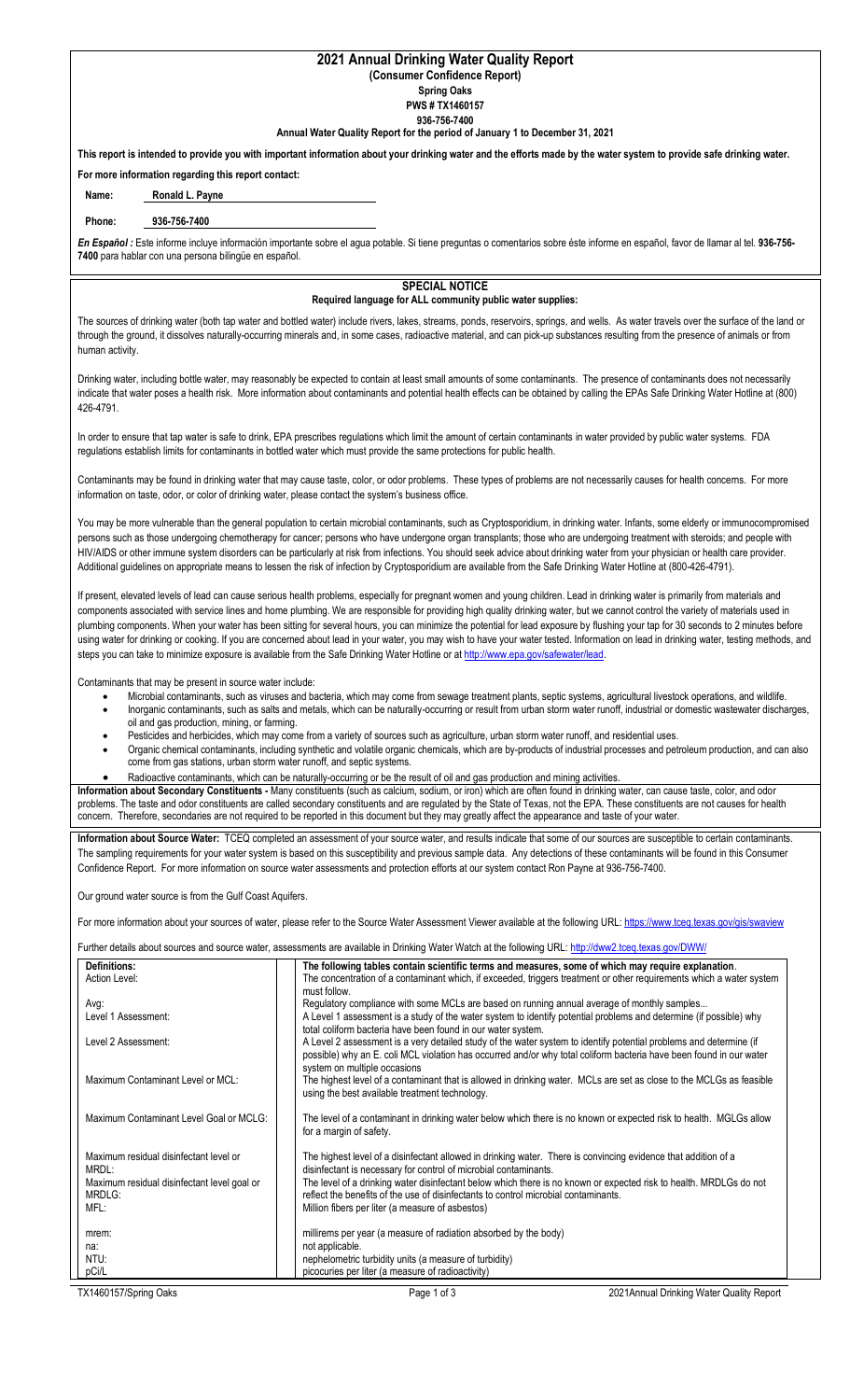| ppb:                       | micrograms per liter or parts per billion                                           |  |
|----------------------------|-------------------------------------------------------------------------------------|--|
| ppm:                       | milligrams per liter or parts per millions                                          |  |
| ppq:                       | parts per quadrillion, or picograms per liter (pg/L)                                |  |
| ppt:                       | parts per trillion, or nanograms per liter (ng/L)                                   |  |
| Treatment Technique or TT: | A required process intended to reduce the level of a contaminant in drinking water. |  |

| <b>Regulated Contaminants</b>                                                                                                                                                                               |                                                                                                                                                                                                                                                                                                                                                                                                       |                                   |                             |                             |                |                     |            |                                                                                                                                                                               |  |  |  |  |
|-------------------------------------------------------------------------------------------------------------------------------------------------------------------------------------------------------------|-------------------------------------------------------------------------------------------------------------------------------------------------------------------------------------------------------------------------------------------------------------------------------------------------------------------------------------------------------------------------------------------------------|-----------------------------------|-----------------------------|-----------------------------|----------------|---------------------|------------|-------------------------------------------------------------------------------------------------------------------------------------------------------------------------------|--|--|--|--|
| Collection<br>Date                                                                                                                                                                                          | Disinfectants and<br><b>Disinfection ByProducts</b>                                                                                                                                                                                                                                                                                                                                                   | <b>Highest Level</b><br>Detected  | Range of Levels<br>Detected | <b>MCLG</b>                 | <b>MCL</b>     | Units of<br>Measure | Violations | Likely Source of Contaminant                                                                                                                                                  |  |  |  |  |
| 07/06/2012                                                                                                                                                                                                  | <b>Haloacetic Acids</b><br>(HAAS)*                                                                                                                                                                                                                                                                                                                                                                    | Levels lower than<br>detect level | $0 - 0$                     | No goal<br>for the<br>total | 60             | ppb                 | N          | By-product of drinking water<br>chlorination.                                                                                                                                 |  |  |  |  |
| Not all sample results may have been used for calculating the Highest Level Detected because some results may be part of an evaluation to determine where compliance sampling<br>should occur in the future |                                                                                                                                                                                                                                                                                                                                                                                                       |                                   |                             |                             |                |                     |            |                                                                                                                                                                               |  |  |  |  |
| 08/05/2010                                                                                                                                                                                                  | <b>Total Trihalomethanes</b><br>(TThm)                                                                                                                                                                                                                                                                                                                                                                | Levels lower than<br>detect level | $0 - 7.4$                   | No goal<br>for the<br>total | 80             | ppb                 | N          | By-product of drinking water<br>chlorination.                                                                                                                                 |  |  |  |  |
| should occur in the future                                                                                                                                                                                  |                                                                                                                                                                                                                                                                                                                                                                                                       |                                   |                             |                             |                |                     |            | Not all sample results may have been used for calculating the Highest Level Detected because some results may be part of an evaluation to determine where compliance sampling |  |  |  |  |
| <b>Inorganic Contaminants</b>                                                                                                                                                                               |                                                                                                                                                                                                                                                                                                                                                                                                       |                                   |                             |                             |                |                     |            |                                                                                                                                                                               |  |  |  |  |
| Collection<br>Date                                                                                                                                                                                          | Disinfectants and<br><b>Disinfection ByProducts</b>                                                                                                                                                                                                                                                                                                                                                   | <b>Highest Level</b><br>Detected  | Range of Levels<br>Detected | <b>MCLG</b>                 | <b>MCL</b>     | Units of<br>Measure | Violations | Likely Source of Contaminant                                                                                                                                                  |  |  |  |  |
| 2010                                                                                                                                                                                                        | Antimony                                                                                                                                                                                                                                                                                                                                                                                              | Levels lower than<br>detect level | $0 - 0$                     | 6                           | 6              | ppb                 | N          | Discharge from petroleum refineries;<br>fire retardants; ceramics; electronics;<br>solder; test addition.                                                                     |  |  |  |  |
| 2010                                                                                                                                                                                                        | Arsenic                                                                                                                                                                                                                                                                                                                                                                                               | Levels lower than<br>detect level | $0 - 0$                     | 0                           | 10             | ppb                 | N          | Erosion of natural deposits; Runoff<br>from orchards; Runoff from glass and<br>electronics production wastes.                                                                 |  |  |  |  |
| 01/28/2020                                                                                                                                                                                                  | Barium                                                                                                                                                                                                                                                                                                                                                                                                | 0.163                             | $0.163 - 0.163$             | $\overline{2}$              | $\overline{2}$ | ppm                 | N          | Discharge of drilling wastes; Discharge<br>from metal refineries; Erosion of natural<br>deposits.                                                                             |  |  |  |  |
| 2010                                                                                                                                                                                                        | Beryllium                                                                                                                                                                                                                                                                                                                                                                                             | Levels lower than<br>detect level | $0 - 0$                     | $\overline{4}$              | 4              | ppb                 | N          | Discharge from metal refineries and<br>coal-burning factories; Discharge from<br>electrical, aerospace and defense.                                                           |  |  |  |  |
| 2010                                                                                                                                                                                                        | Cadmium                                                                                                                                                                                                                                                                                                                                                                                               | Levels lower than<br>detect level | $0 - 0$                     | 5                           | $\sqrt{5}$     | ppb                 | N          | Corrosion of galvanized pipes; Erosion<br>of natural deposits; Discharge from<br>metal refineries; runoff from waste<br>batteries.                                            |  |  |  |  |
| 2010                                                                                                                                                                                                        | Chromium                                                                                                                                                                                                                                                                                                                                                                                              | Levels lower than<br>detect level | $0 - 0$                     | 100                         | 100            | ppb                 | N          | Discharge from steel and pulp mills;<br>Erosion of natural deposits.                                                                                                          |  |  |  |  |
| 07/06/2012                                                                                                                                                                                                  | Fluoride                                                                                                                                                                                                                                                                                                                                                                                              | Levels lower than<br>detect level | $0 - 0$                     | 4                           | 4              | ppm                 | N          | Erosion of natural deposits; Water additive<br>which promotes strong teeth; Discharge from<br>fertilizer and aluminum factories.                                              |  |  |  |  |
| 2010                                                                                                                                                                                                        | Mercury                                                                                                                                                                                                                                                                                                                                                                                               | Levels lower than<br>detect level | $0 - 0$                     | $\overline{2}$              | $\overline{2}$ | ppb                 | N          | Erosion of natural deposits; Discharge<br>from refineries and factories; Runoff<br>from landfills; Runoff from cropland.                                                      |  |  |  |  |
| 2021                                                                                                                                                                                                        | Nitrate (measured as<br>Nitrogen)                                                                                                                                                                                                                                                                                                                                                                     | 0.11                              | $0.11 - 0.11$               | 10                          | 10             | ppm                 | N          | Runoff from fertilizer use; Leaching<br>from septic tanks, sewage; Erosion of<br>natural deposits.                                                                            |  |  |  |  |
|                                                                                                                                                                                                             | Nitrate Advisory - Nitrate in drinking water at levels above 10 ppm is a health risk for infants or less than six months of age. High nitrate levels in drinking water can cause blue baby syndrome.<br>Nitrate levels may rise quickly for short periods of time because of rainfall or agricultural activity. If you are caring for an infant you should ask advice from your health care provider. |                                   |                             |                             |                |                     |            |                                                                                                                                                                               |  |  |  |  |
| 2010                                                                                                                                                                                                        | Selenium                                                                                                                                                                                                                                                                                                                                                                                              | Levels lower than<br>detect level | $0 - 0$                     | 50                          | 50             | ppb                 | N          | Discharge from petroleum and metal<br>refineries; Erosion of natural deposits;<br>Discharge from mines.                                                                       |  |  |  |  |
| 2010                                                                                                                                                                                                        | Thallium                                                                                                                                                                                                                                                                                                                                                                                              | Levels lower than<br>detect level | $0 - 0$                     | 0.5                         | 2              | ppb                 | N          | Discharge from electronics, glass, and<br>Leaching from ore-processing sites;<br>drug factories.                                                                              |  |  |  |  |
| Collection                                                                                                                                                                                                  | <b>Radioactive Contaminants</b><br>Disinfectants and                                                                                                                                                                                                                                                                                                                                                  | <b>Highest Level</b>              | Range of Levels             |                             |                | Units of            |            |                                                                                                                                                                               |  |  |  |  |
| Date                                                                                                                                                                                                        | <b>Disinfection ByProducts</b>                                                                                                                                                                                                                                                                                                                                                                        | Detected                          | Detected                    | <b>MCLG</b>                 | <b>MCL</b>     | Measure             | Violations | Likely Source of Contaminant                                                                                                                                                  |  |  |  |  |
| 2010                                                                                                                                                                                                        | Beta/photon emitters                                                                                                                                                                                                                                                                                                                                                                                  | Levels lower than<br>detect level | $0 - 0$                     | 0                           | $\overline{4}$ | mrem/yr             | N          | Decay of natural and man-made<br>deposits.                                                                                                                                    |  |  |  |  |
| 09/29/2011                                                                                                                                                                                                  | <b>Combined Radium</b><br>226/228                                                                                                                                                                                                                                                                                                                                                                     | 1                                 | $1 - 1$                     | 0                           | 5              | pCi/L               | N          | Erosion of natural deposits.                                                                                                                                                  |  |  |  |  |
| 2010                                                                                                                                                                                                        | Gross alpha excluding<br>radon and uranium                                                                                                                                                                                                                                                                                                                                                            | Levels lower than<br>detect level | $0 - 0$                     | 0                           | 15             | pCi/L               | N          | Erosion of natural deposits.                                                                                                                                                  |  |  |  |  |
|                                                                                                                                                                                                             | Synthetic Organic Contaminants including pesticides                                                                                                                                                                                                                                                                                                                                                   |                                   |                             |                             |                |                     |            |                                                                                                                                                                               |  |  |  |  |
| Collection<br>Date                                                                                                                                                                                          | Disinfectants and<br><b>Disinfection ByProducts</b>                                                                                                                                                                                                                                                                                                                                                   | <b>Highest Level</b><br>Detected  | Range of Levels<br>Detected | <b>MCLG</b>                 | <b>MCL</b>     | Units of<br>Measur  | Violations | Likely Source of Contaminant                                                                                                                                                  |  |  |  |  |
| 2010                                                                                                                                                                                                        | $2,4,5$ – TP Silvex                                                                                                                                                                                                                                                                                                                                                                                   | Levels lower than<br>detect level | $0 - 0$                     | 50                          | 50             | е<br>ppb            | N          | Residue of banned herbicide.                                                                                                                                                  |  |  |  |  |
| 2010                                                                                                                                                                                                        | $2,4-D$                                                                                                                                                                                                                                                                                                                                                                                               | Levels lower than<br>detect level | $0 - 0$                     | 70                          | 70             | ppb                 | Ν          | Runoff from herbicide used on row<br>crops.                                                                                                                                   |  |  |  |  |
| 2010                                                                                                                                                                                                        | Alachlor                                                                                                                                                                                                                                                                                                                                                                                              | Levels lower than<br>detect level | $0 - 0$                     | 0                           | $\overline{2}$ | ppb                 | Ν          | Runoff from herbicide used on row<br>crops.                                                                                                                                   |  |  |  |  |
| 2010                                                                                                                                                                                                        | Atrazine                                                                                                                                                                                                                                                                                                                                                                                              | Levels lower than<br>detect level | $0 - 0$                     | 3                           | 3              | ppb                 | Ν          | Runoff from herbicide used on row<br>crops.                                                                                                                                   |  |  |  |  |
| 2010                                                                                                                                                                                                        | Benzo (a) pyrene                                                                                                                                                                                                                                                                                                                                                                                      | Levels lower than<br>detect level | $0 - 0$                     | 0                           | 200            | ppt                 | N          | Leaching from linings of water storage<br>tanks and distribution lines.                                                                                                       |  |  |  |  |
| 2010                                                                                                                                                                                                        | Carbofuran                                                                                                                                                                                                                                                                                                                                                                                            | Levels lower than<br>detect level | $0 - 0$                     | 40                          | 40             | ppb                 | Ν          | Leaching of soil fumigant used on rice<br>and alfalfa.                                                                                                                        |  |  |  |  |
| 2010                                                                                                                                                                                                        | Chlordane                                                                                                                                                                                                                                                                                                                                                                                             | Levels lower than<br>detect level | $0 - 0$                     | 0                           | $\overline{2}$ | ppb                 | Ν          | Residue of banned termiticide.                                                                                                                                                |  |  |  |  |
| 2010                                                                                                                                                                                                        | Dinoseb                                                                                                                                                                                                                                                                                                                                                                                               | Levels lower than<br>detect level | $0 - 0$                     | $\overline{7}$              | $\overline{7}$ | ppb                 | Ν          | Runoff from herbicide used on<br>soybeans and vegetables.                                                                                                                     |  |  |  |  |
| 2010                                                                                                                                                                                                        | Dalapon                                                                                                                                                                                                                                                                                                                                                                                               | Levels lower than<br>detect level | $0 - 0$                     | 200                         | 200            | ppb                 | Ν          | Runoff from herbicide used on rights of<br>way.                                                                                                                               |  |  |  |  |
| 2010                                                                                                                                                                                                        | Di (2-ethylhexyl) adipate                                                                                                                                                                                                                                                                                                                                                                             | Levels lower than<br>detect level | $0 - 0$                     | 400                         | 400            | ppb                 | Ν          | Discharge from chemical factories.                                                                                                                                            |  |  |  |  |
| 2010                                                                                                                                                                                                        | Di (2-ethylhexyl)<br>phthalate                                                                                                                                                                                                                                                                                                                                                                        | Levels lower than<br>detect level | $0 - 0$                     | 0                           | 6              | ppb                 | N          | Discharge from rubber and chemical<br>factories                                                                                                                               |  |  |  |  |
| 2010                                                                                                                                                                                                        | Dibromochloropropane<br>(DBCP)                                                                                                                                                                                                                                                                                                                                                                        | Levels lower than<br>detect level | $0 - 0$                     | 0                           | 0              | ppt                 | Ν          | Runoff/leaching from soil fumigant<br>used on soybeans, cotton, pineapples,                                                                                                   |  |  |  |  |